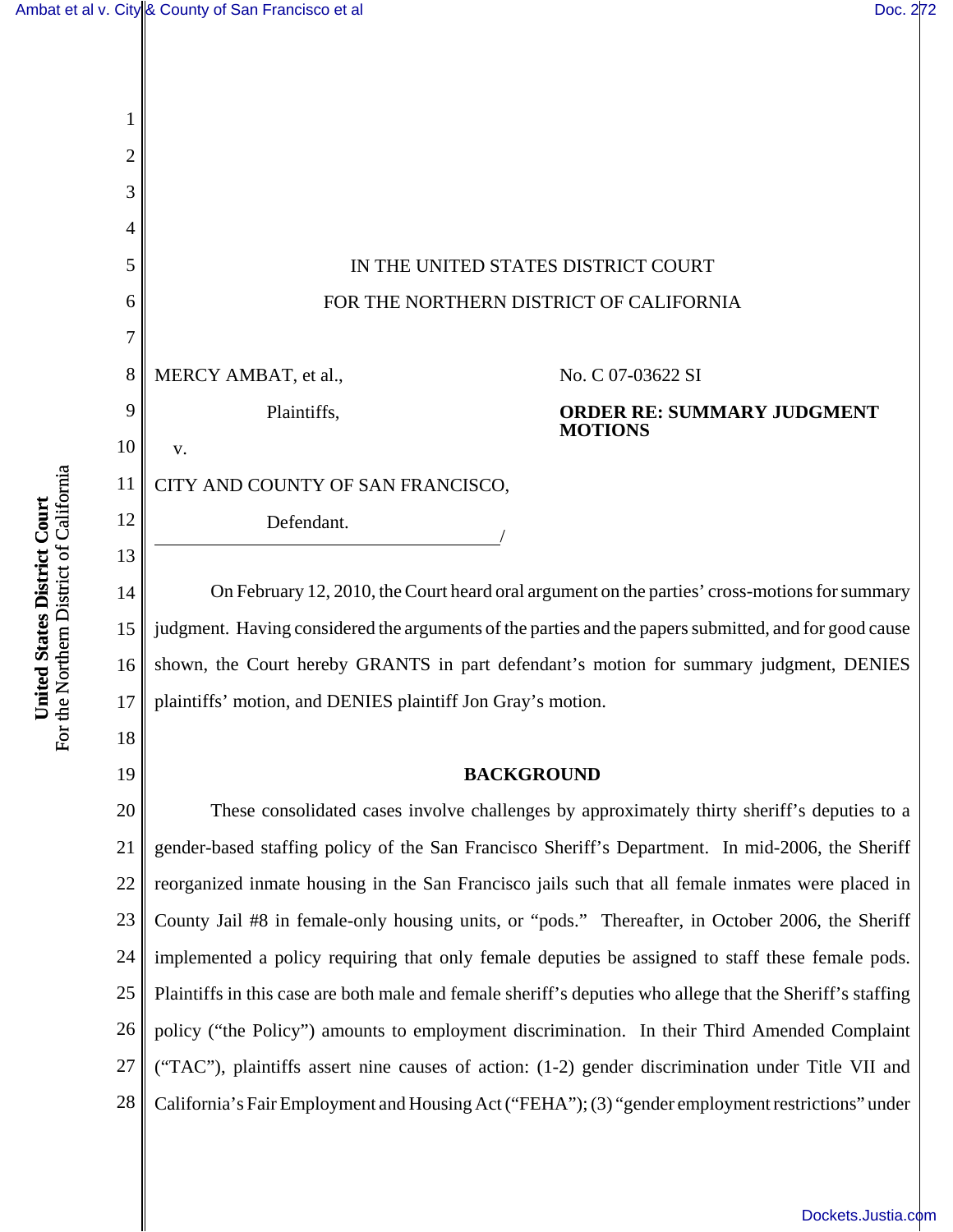5

6

7

22

23

1 2 3 Title VII; (4) "advertisement for gender discrimination" under FEHA; (5-6) retaliation under Title VII and FEHA; (7) failure to prevent violations of FEHA; (8) violations of California's "Whistleblower" Statute; and (9) violations of California's Peace Officers' Bill of Rights.

Presently before the Court are three cross-motions for summary judgment. Defendant moves for summary judgment on each of the nine causes of action. Plaintiffs move for summary judgment on the First, Second, Third, Fourth, and Seventh Causes of Action, and plaintiff Jon Gray moves for summary judgment on the retaliation claims asserted by him and a handful of other plaintiffs.

8 9 10 11 12 13 14 15 16 17 18 19 20 21 In granting the majority of defendant's summary judgment motion, the Court wishes to emphasize that its ruling is limited to the facts of the present case. An employer's decision to use gender as the basis for work assignments is outside modern-day norms and presents significant questions regarding the circumstances under which Title VII and FEHA permit gender-based classifications. However, although the courts are responsible for determining whether a particular gender-based staffing policy runs afoul of anti-discrimination statutes, *E.E.O.C. v. Boeing Co.*, 843 F.2d 1213, 1217 (9th Cir. 1988), courts must exercise "judicial restraint" when assessing the decisions of correctional officials due to the expertise of such officials, their "ability . . . to plan and muster resources, the primary nature of the executive – as opposed to the judicial – branch of government to run the prisons, and the respect owed to state sovereignty by the federal judiciary." *Everson v. Mich. Dep't of Corr.*, 391 F.3d 737, 752 (6th Cir. 2004). Accordingly, the Court's decision today does not amount to an endorsement of the policy implemented by the San Francisco Sheriff's Department, or a statement that the Court would make the same policy decision if placed in the Sheriff's position. The Court concludes only that, under the circumstances of this case, the Sheriff's decision was lawful.

# **LEGAL STANDARD**

24 25 26 27 28 Summary judgment is proper "if the pleadings, depositions, answers to interrogatories, and admissions on file, together with the affidavits, if any, show that there is no genuine issue as to any material fact and that the moving party is entitled to a judgment as a matter of law." Fed. R. Civ. P. 56(c). The moving party bears the initial burden of demonstrating the absence of a genuine issue of material fact. *Celotex Corp. v. Catrett*, 477 U.S. 317, 323 (1986). The moving party, however, has no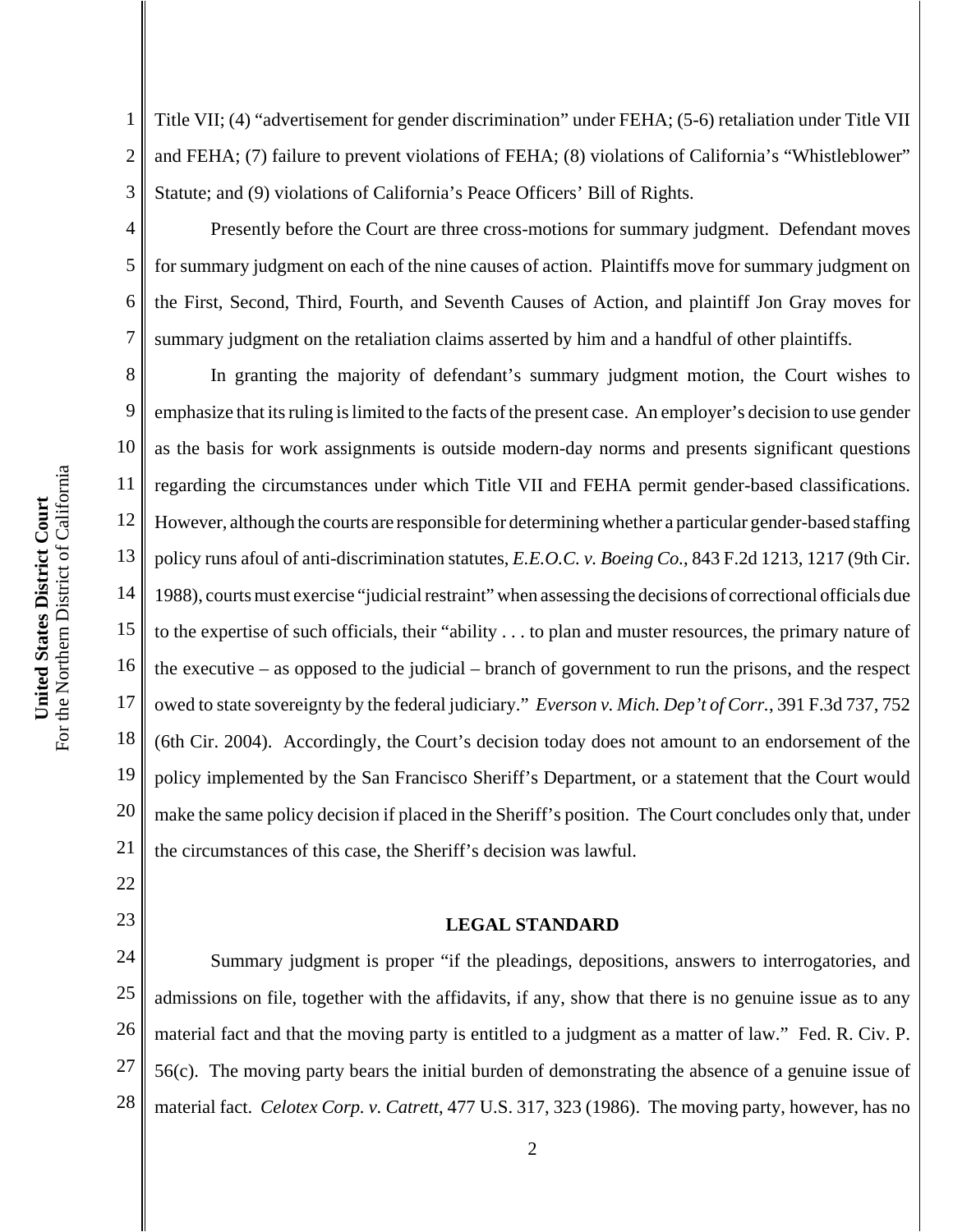2 3 4 5 6 7 8 9 10 11 moving party need only demonstrate that there is an absence of evidence to support the non-moving party's case. *Id.* at 325. The burden then shifts to the non-moving party to "set out 'specific facts showing a genuine issue for trial.'" *Id*. at 324 (quoting Fed. R. Civ. P. 56(e)). To carry this burden, the non-moving party must "do more than simply show that there is some metaphysical doubt as to the material facts." *Matsushita Elec. Indus. Co., Ltd. v. Zenith Radio Corp.*, 475 U.S. 574, 586 (1986). "The mere existence of a scintilla of evidence . . . will be insufficient; there must be evidence on which the jury could reasonably find for the [non-moving party]." *Anderson v. Liberty Lobby, Inc.*, 477 U.S. 242, 252 (1986). In deciding a summary judgment motion, the evidence is viewed in the light most favorable to

12 13 14 15 16 the non-moving party, and all justifiable inferences are to be drawn in its favor. *Id*. at 255. "Credibility determinations, the weighing of the evidence, and the drawing of legitimate inferences from the facts are jury functions, not those of a judge . . . ruling on a motion for summary judgment." *Id*. However, conclusory, speculative testimony in affidavits and moving papers is insufficient to raise genuine issues of fact and defeat summary judgment. *Thornhill Publ'g Co., Inc. v. GTE Corp.*, 594 F.2d 730, 738 (9th Cir. 1979).

burden to disprove matters on which the non-moving party will have the burden of proof at trial. The

#### **DISCUSSION**

### **I. First and Second Causes of Action: Gender Discrimination under Title VII and FEHA**

20 21 22 23 24 25 26 27 28 Plaintiffs' First and Second Causes of Action allege that the Policy constitutes gender discrimination under state and federal law. First, plaintiffs allege that they have suffered injury as a result of a change in the shift-bid system. According to plaintiffs, when the Policy was implemented, the Sheriff's Department began making assignments for shifts and days off according to gender rather than seniority. TAC ¶ 39. Both the male and female plaintiffs allege that they have received less favorable assignments than they would have under the seniority-based system. The male plaintiffs further allege that they have lost overtime shifts in the female pods to female deputies with less seniority, that they have lost promotional opportunities as a result of a lack of opportunity to supervise female inmates, and that they are forced to "trade" to shifts in unfamiliar facilities when a female deputy

17

18

19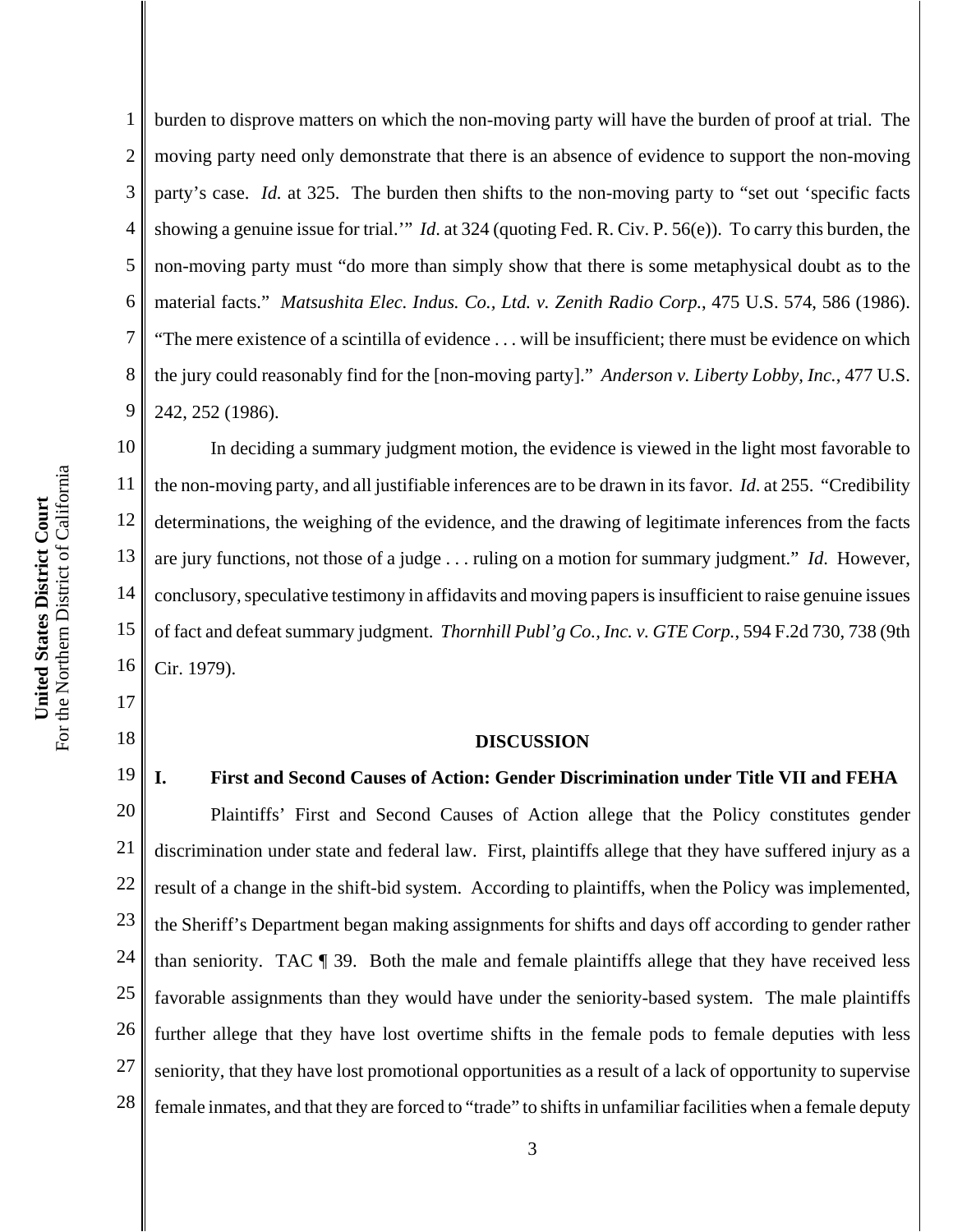1 in one of those facilities is needed to staff a shift in a female pod. *Id.* ¶¶ 37-41, 108.

2 3 4 6 8 9 Second, the female plaintiffs separately allege that they are placed at increased stress and risk of harm as a result of the Policy. According to plaintiffs, this is because female inmates are not segregated by security level, history of violence, or mental health status, because lights are not kept on 24 hours a day as they are in male housing units, and because the female pods are overcrowded and understaffed, with only one female deputy on duty at certain times. TAC  $\P$  25-28, 31. The female plaintiffs further allege that they lack adequate training in the security procedures needed to deal with the female inmate population, and that the female pods lack infrastructure for security enforcement, such as leg and body chains to be used in transporting dangerous inmates. *Id.* ¶¶ 30, 32.

10 11 12 13 14 15 16 Title VII and FEHA make it unlawful for an employer to discriminate on the basis of sex with respect to an employee's compensation or in the terms, conditions, or privileges of employment, or to "limit, segregate, or classify" on the basis of sex in any way that deprives employees of employment opportunities or adversely affects their employment status.  $42 \text{ U.S.C.} \& 2000e-2(a)(1) \& (2);$  Cal. Gov. Code § 12940(a). Where, as here, an employer's policy differentiates between male and female employees on its face, the employer bears the burden of demonstrating a defense to liability. *Frank v. United Airlines, Inc.*, 216 F.3d 845, 853 (9th Cir. 2000).

17 18 19 20 21 22 23 24 25 A statutory defense to liability under both Title VII and FEHA exists when sex is a bona fide occupational qualification ("BFOQ") that is "reasonably necessary to the normal operation of that particular business or enterprise." 42 U.S.C. § 2000e-2(e); Cal. Gov. Code § 12940.<sup>1</sup> The BFOQ defense is available only under limited circumstances. First, the employer must show that the "essence" or "central mission" of its business would be undermined if the employer did not impose the qualification. *Int'l Union, United Automobile, Aerospace & Agric. Implement Workers of Am., UAW v. Johnson Controls*, 499 U.S. 187, 202-03 (1991); *Dothard v. Rawlinson*, 433 U.S. 321, 333 (1977). In the correctional context, the "essence" of the business includes "the security of the prison, the safety of inmates, and the protection of the privacy rights of inmates." *Everson*, 391 F.3d at 753. Second, the

26

5

<sup>27</sup> 28 <sup>1</sup> The same analysis applies to both Title VII and FEHA claims. "Because California law under the FEHA mirrors federal law under Title VII, federal cases are instructive." *Godwin v. Hunt Wesson, Inc.*, 150 F.3d 1217, 1219 (9th Cir. 1998).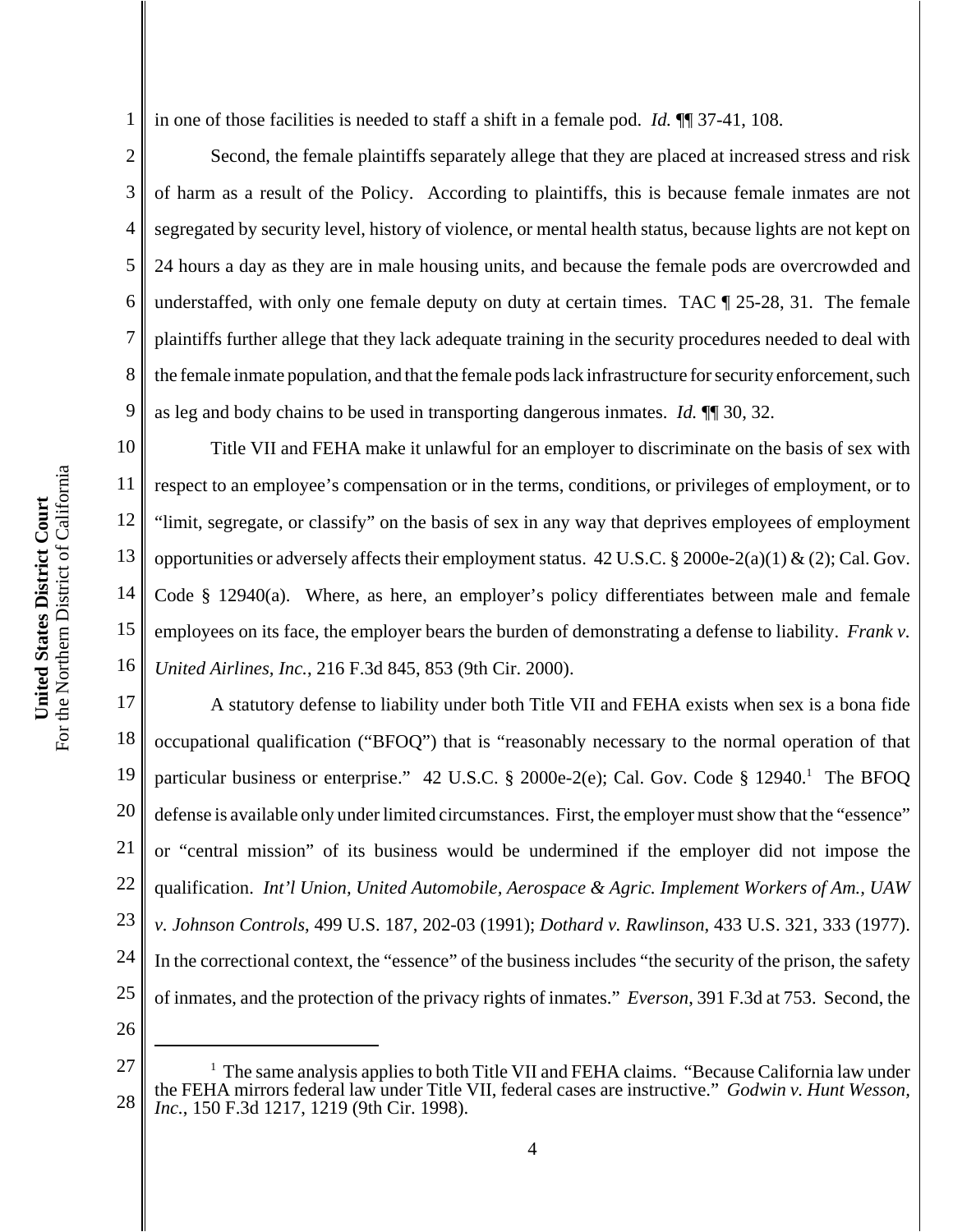1 2 3 4 5 employer must demonstrate that the qualification actually relates to an employee's ability to do the job and is reasonably necessary – not "merely reasonable or convenient" – to ensure continued operation of the business. *Id.* at 748.<sup>2</sup> Finally, the employer must show that the interests advanced by the challenged policy could not be achieved through any reasonable alternative policy. *Everson*, 391 F.3d at 749; *Robino v. Iranon*, 145 F.3d 1109, 1111 (9th Cir. 1998).

#### **A. Essence of the Business**

8 10 12 Defendant has shown to the Court's satisfaction that the Policy was implemented to protect interests that amount to the "essence" of the Sheriff's business, including security of the jail, safety, privacy, and rehabilitation of female inmates, and efficiency and morale among deputies. Defendant identifies several key problems that, in its view, justified the imposition of Policy. The most significant of these relate to sexual misconduct, deputy morale, security violations, and privacy concerns.

13 14 15 16 17 18 19 20 21 First and foremost, defendant states that the Policy was implemented to prevent sexual misconduct and other inappropriate relationships between male deputies and female inmates. The Sheriff's Department investigated twelve complaints of sexual misconduct between 2001 and 2006, four of which occurred in 2005, the year before the Policy was implemented. *See* Flewellen Decl. ¶ 16.3 The allegations included all levels of misconduct, from inappropriate conversation to sexual intercourse. *Id.*  $\P$ [4-15; Ex. A-L. Some of these allegations were ultimately not sustained, others resulted in the deputy receiving discipline, and some resulted in the deputy resigning. *Id.* In one case, the Sheriff referred the complaint to the District Attorney for prosecution. Hennessey Decl. ¶ 9. In addition, within the same time period, female inmates filed two federal lawsuits alleging civil rights violations as a result

22 23

6

7

9

11

24

<sup>25</sup> 26 27  $2<sup>2</sup>$  The employer may prove reasonable necessity by showing that there is a substantial basis to believe that all or nearly all employees with the affected characteristic lack the ability to perform required job functions safely and effectively. *See Dothard*, 433 U.S. at 333. However, this is but one possible "formulation" of the reasonable necessity test, and "may or may not assist a court in evaluating the facts of the particular case before it." *Id.*; *Everson*, 391 F.3d at 748 n.15. Accordingly, the Court will consider this standard to the extent it is helpful and relevant.

<sup>&</sup>lt;sup>3</sup> Plaintiffs' evidentiary objections to this declaration are without merit and are overruled.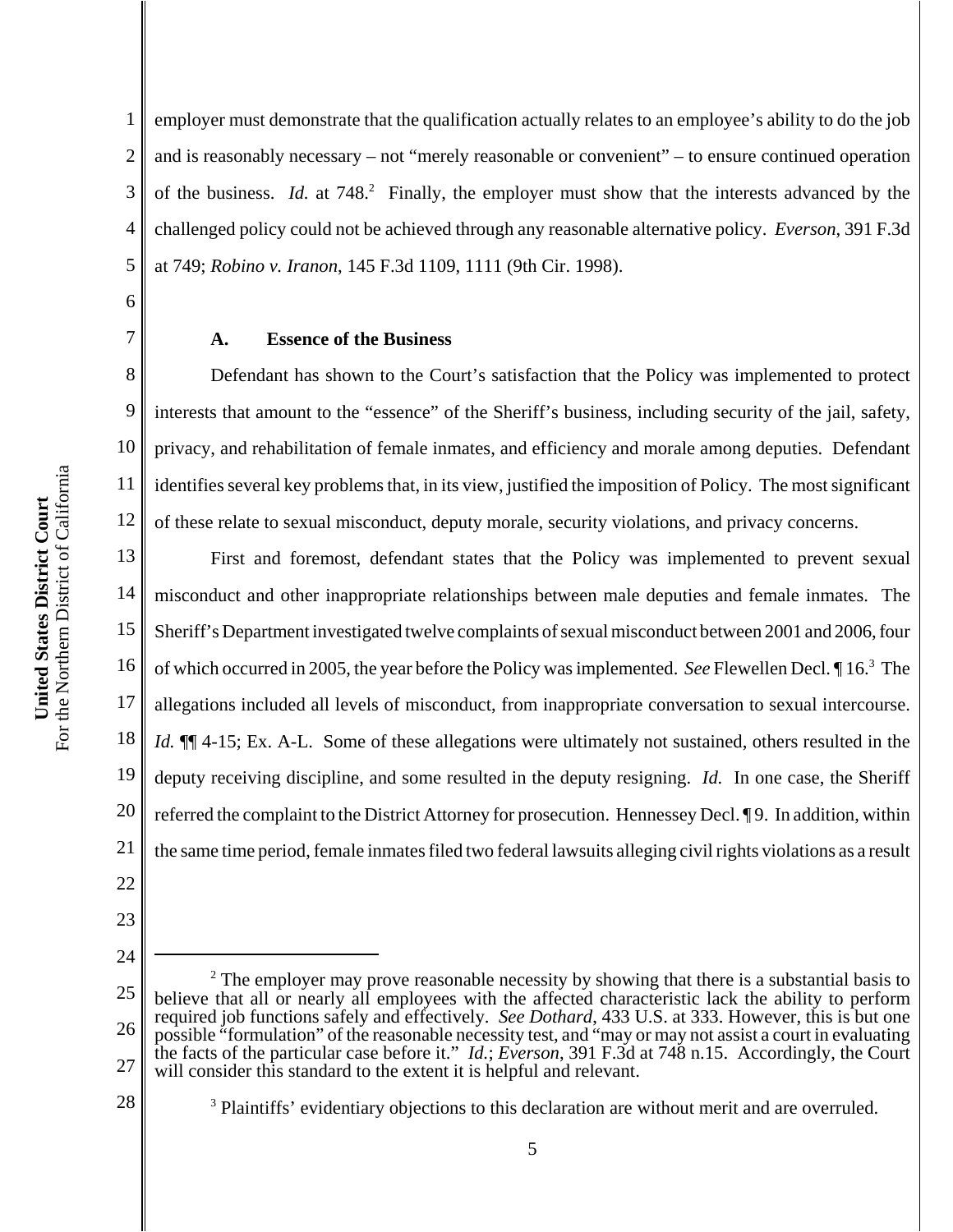1 of sexual abuse by male deputies. *See* Def. Ex. A & B.4

2 3 4 5 6 7 8 9 Plaintiffs attempt to undermine the importance of this justification by pointing to deposition testimony in which the Sheriff stated that incidents of sexual violence were "isolated" and that only a few incidents formed the "trigger" for the Policy. *See* Hennessey Depo., Pltf. Ex. E, at 189:21-190:15, 215:22-216:25. Plaintiffs argue that such isolated or "anecdotal, unproven, unprosecuted, and uncorroborated allegations of misconduct" cannot provide support for the Policy. However, the Sheriff's use of the term "isolated" during his deposition does not erase the objective evidence showing a history of misconduct allegations in the San Francisco jails. In the Court's view, prevention of misconduct is a legitimate concern related to the essence of the Sheriff's business.

10 11 12 13 14 15 16 17 18 19 20 21 22 Second, defendant asserts that the Sheriff implemented the Policy to address security and morale problems created by the atmosphere of misconduct allegations. According to Sheriff Hennessey and Undersheriff Dempsey, male deputies have been reluctant to supervise female inmates closely due to a fear of false misconduct allegations, creating opportunities for smuggling and use of contraband,<sup>5</sup> and leading to morale problems due to female deputy partners of these male deputies feeling overburdened. Hennessey Decl. 12; Dempsey Decl. 11 22-23.<sup>6</sup> Several plaintiffs echoed these explanations during their depositions. *See* Gray Depo., Def. Ex. T, at 127:18-128:6 (female inmates have accused him of "making a pass" on six occasions); Jones Depo., Def. Ex. Y, at 78:6-8 (was "concerned about being accused of sexual misconduct"); Keeton Depo., Def. Ex. AA, at 32:19-23 (sometimes felt she was "carrying all the weight" when working with a male partner in a female pod), 31:10-16 (worked with male partners who did not "want[] to go out and be part of the female area because . . . they are afraid that a female might say something about them"); Flynn Depo., Def. Ex. R, at 93:16-95:14 (many female deputies, including the deponent herself, felt they ended up doing more work when assigned to a female

23 24

- <sup>4</sup> The Court grants defendant's request for judicial notice of the complaints in these suits.
- 26 27 <sup>5</sup> A very recent Ninth Circuit decision dealing with the issue of mandatory strip-searches in San Francisco jails found that the presence of contraband articles presents a "serious, ongoing problem" in these facilities. *See Bull v. City & County of San Francisco*, No. 05-17080, Slip Op. at 2244 (9th Cir. Feb. 9, 2010).
- 28
- <sup>6</sup> The Court overrules plaintiffs' objections to the Hennessey and Dempsey Declarations.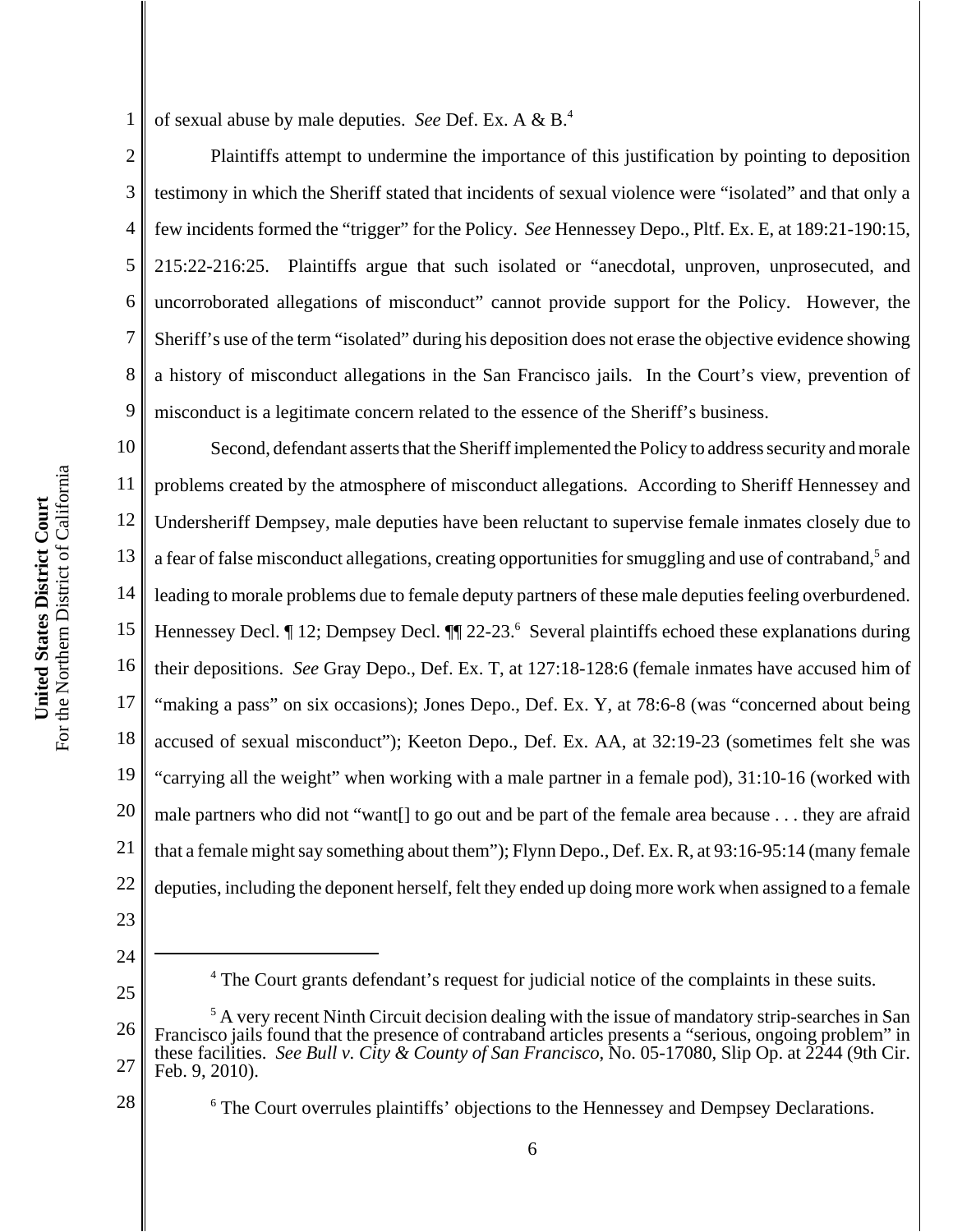1 2 3 4 5 6 7 pod with a male partner). In the Court's view, male deputies' fear of misconduct allegations, standing alone, would not present a legitimate justification for the policy. The fact that the fear gives rise to real security and workplace morale considerations, however, does present a valid concern. Indeed, the legitimacy of security considerations implicated by deputies' fear of false allegations has been affirmed by other courts. *See Everson*, 391 F.3d at 753-54 (observing that "many male officers, afraid of false accusations of sexual abuse, become 'gun-shy' and fail to monitor and discipline inmates in a proactive fashion").

8 9 10 11 12 13 14 15 16 17 18 Third, defendant asserts that the Policy was designed to protect the privacy interests of female inmates. The parties agree that the female pods are equipped with privacy screens that partially cover an inmate while she is showering or using the toilet.<sup>7</sup> However, defendant presents evidence that female inmates must change clothes twice a day in their sleeping areas, in plain view of deputies. *See* Dempsey Decl. ¶¶ 12, 27. Although inmates' privacy rights are reduced, "a person's interest in not being viewed unclothed by members of the opposite sex survives incarceration." *Robino*, 145 F.3d at 1111.<sup>8</sup> Plaintiffs do not attempt to controvert this evidence, except to cite to a portion of Undersheriff Dempsey's deposition in which she stated that "in a perfect world" a male deputy staffing a female pod would never be able to view female inmates unclothed. Dempsey Depo., Pltf. Ex. F, at 151:21-152:4. In the Court's view, defendant has shown that legitimate privacy concerns remain; these concerns plainly relate to the essence of defendant's business.

19 20 In sum, all of the aforementioned considerations, including safety, security, privacy, and morale, plainly go to the "essence" of running a correctional facility. *See Everson*, 391 F.3d at 753.

24

21

 $<sup>7</sup>$  The parties dispute whether female inmates' faces are screened while they are using the toilet,</sup> but this does not amount to a material factual dispute.

<sup>22</sup> 23

<sup>25</sup> 26 27 28 <sup>8</sup> In addition, although jail rules require female inmates to remain fully clothed except while showering or changing, female inmates sometimes violate this rule. *See* Dempsey Decl. ¶ 27; Dempsey Depo., Pltf. Ex. F, at 150:11-16 ("[W]omen have been disrobed and walking around the pod . . . in times I've been at the pod."); Versher Depo., Def. Ex. RR, at 100:8-13 (prior to the policy change, female inmates would sometimes "come out to try to parade themselves [half-dressed] around in the pod area in front of a male deputy"). Although plaintiffs correctly assert that such intentional acts by female inmates cannot logically give rise to privacy considerations, these intentional acts may still work to undermine male deputies' authority.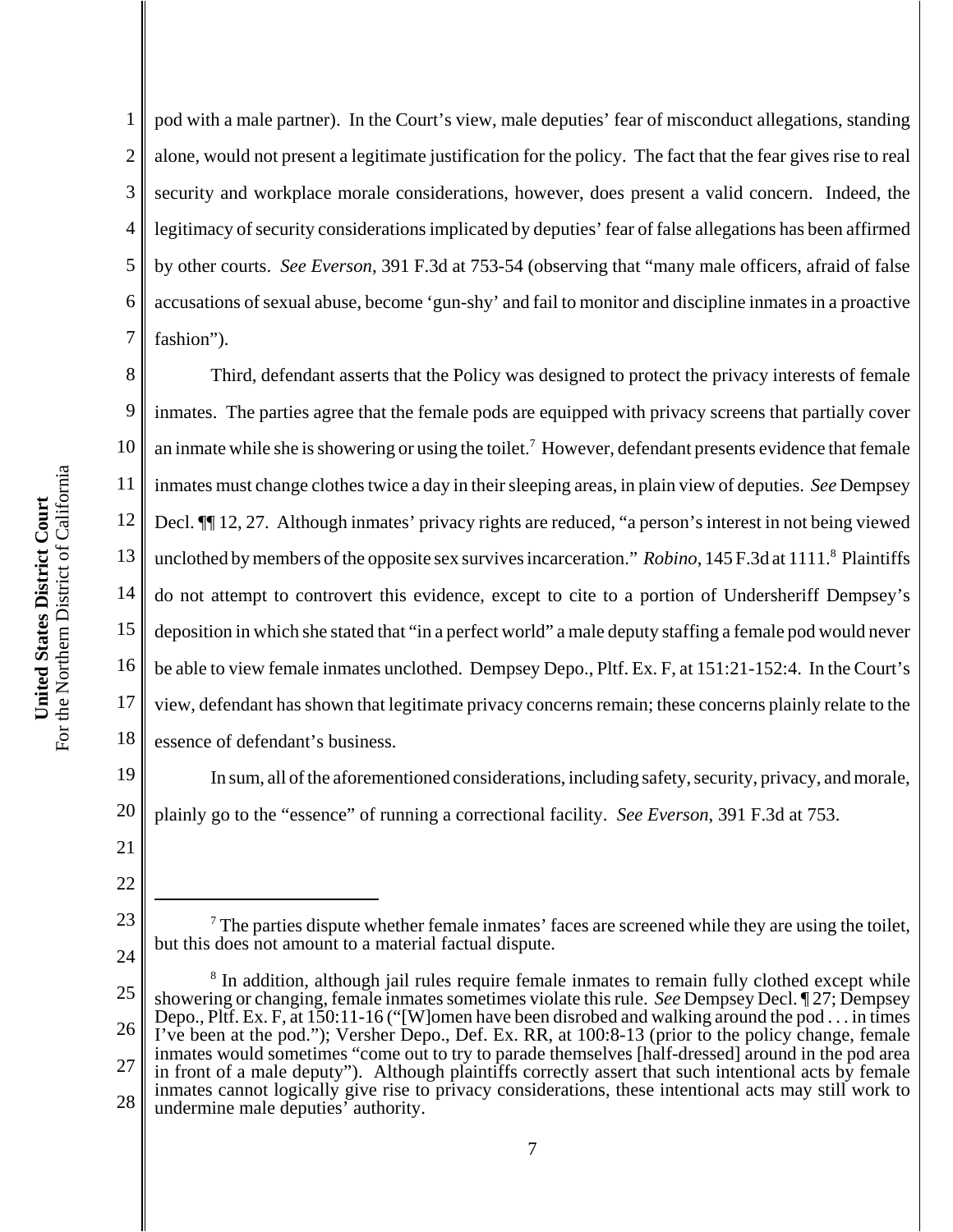#### **B. Remaining Factors**

2 3 4 5 6 The Court must next assess whether the female-only staffing policy was "reasonably necessary" to address the issues identified by the Sheriff and to ensure the "normal operation" of the jails. *See* 42 U.S.C. § 2000e-2(e). In the Court's view, an inquiry into whether the Policy was reasonably necessary is inextricably linked to the thoroughness of the Sheriff's decision-making process and his consideration of non-discriminatory alternatives.

### **1. Deference**

9 10 11 12 13 14 15 16 17 18 19 The Court must accord deference to a correctional officer's ultimate policy judgment if it is "the product of a reasoned decision-making process, based on available information and experience." *Torres v. Wis. Dep't of Health & Soc. Servs.*, 859 F.2d 1523, 1532 (7th Cir. 1988) (en banc). Plaintiffs assert that defendant cannot establish the Policy was the product of a reasoned decision-making process because the Sheriff "never proactively surveyed inmates, deputies, or conducted any analysis or research into determining the legitimacy or extent of the prevalence of inappropriate relationships either prior to, or after, enactment of the Policy." Pltf. Oppo. at 11. Defendant does not contest the fact that the Sheriff conducted no specific studies, research, or consultation with inmates or line staff prior to implementing the Policy. Rather, defendant asserts that the Sheriff's decision is entitled to significant deference based on his own 30-year experience as a correctional official as well as his consultation with senior staff.

20 21 22 23 24 25 26 27 Relevant caselaw provides support for plaintiffs' contention that courts often look to studies or consultation conducted by the employer in assessing the level of deference to grant to an employer's discriminatory policy decision. *See Robino*, 145 F.3d at 1111 (corrections department "conducted an extensive survey of post duties before determining which posts should be designated female-only"); *Everson*, 391 F.3d at 741-47, 751-52 (correctional official commissioned studies, incorporated terms of settlements with two civil rights plaintiffs, and consulted with own staff as well as prison officials from other states). However, the Court's research uncovered no case holding that a correctional official *must* undertake a particular type of study or consultation prior to designing a policy to address a pressing

1

7

8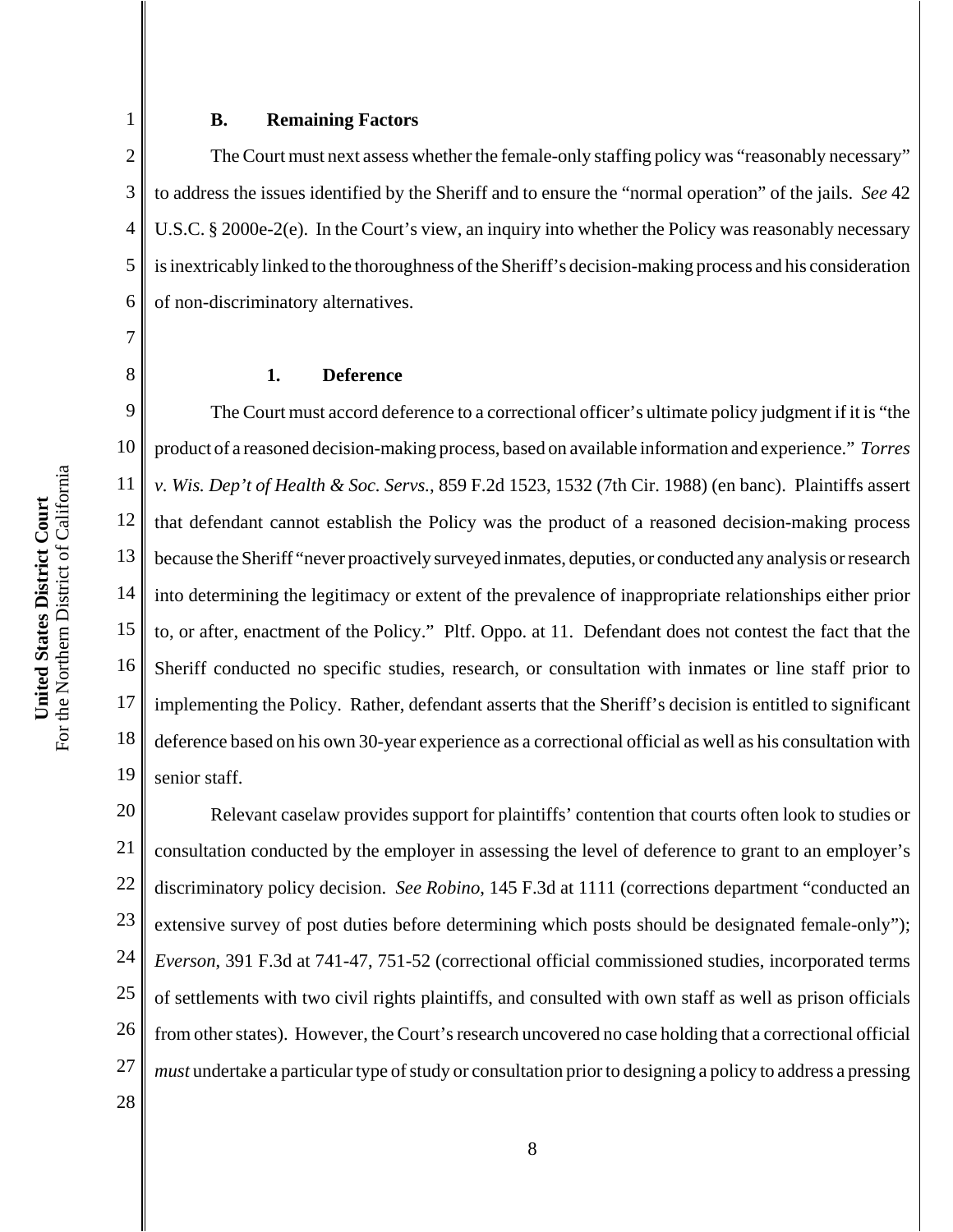3 4 5 6 7 8 9 10 11 12 13 official may still show that the policy is reasonably necessary by pointing to the official's own commonsense conclusions as well as expert testimony and other post-hoc evidence. *See Dothard*, 433 U.S. at 335 (relying on expert testimony rather than objective evidence to find BFOQ); *Healey v. Southwood Psychiatric Hosp.*, 78 F.3d 128, 132 (3d Cir. 1996) (employer's "appraisals need not be based on objective, empirical evidence, and common sense and deference to experts in the field may be used."); *Torres*, 859 F.2d at 1532 (employers' "efforts ought to be evaluated on the basis of the totality of the circumstances as contained in the entire record"). Defendant offers declarations from both Sheriff Hennessey and Undersheriff Dempsey attesting to the development of the Policy. Sheriff Hennessey states in his declaration that his duties as Sheriff,

14 15 16 17 18 19 20 21 22 23 a post he has held for thirty years, include: visiting every jail facility to speak with staff and inmates; holding monthly senior staff meetings to receive reports on the operations of each facility; conferring "regularly" with Undersheriff Dempsey until her retirement in 2009; holding disciplinary hearings; meeting with other California sheriffs; and attending or speaking at conferences on developments in corrections. Hennessey Decl. ¶¶ 4-5. The Sheriff avers that the Policy was designed based on the knowledge gained from these duties as well as several months of targeted discussions with Undersheriff Dempsey, the Chief of Custody, and commanders from each of the jail facilities. *Id.* ¶ 7. Sheriff Hennessey states that the primary impetus for the Policy was the prevention of sexual misconduct, which he describes as "one of the most fundamental obligations of correctional officials." *Id.* ¶ 11. The Sheriff states that he also considered the other factors discussed earlier in this order, including security and morale concerns related to male officers' fear of misconduct allegations, as well as female inmates' privacy and rehabilitation. *Id.* ¶¶ 12-15.

problem.<sup>9</sup> The cases cited by defendant instruct that although a correctional official's policy decision

may be entitled to somewhat less deference when it did not result from a thorough evaluation, the

24 25 In her declaration, Undersheriff Dempsey echoes the justifications given by Sheriff Hennessey and confirms that the Policy was enacted after several months of consideration by the Sheriff,

26

1

<sup>27</sup> 28 <sup>9</sup> In addition, corrections officials are not required to build consensus among their staff before implementing a policy change. *See Everson*, 391 F.3d at 752 ("A prison official need not run his department as a participatory democracy nor build 'unanimity of opinion' to win deference.").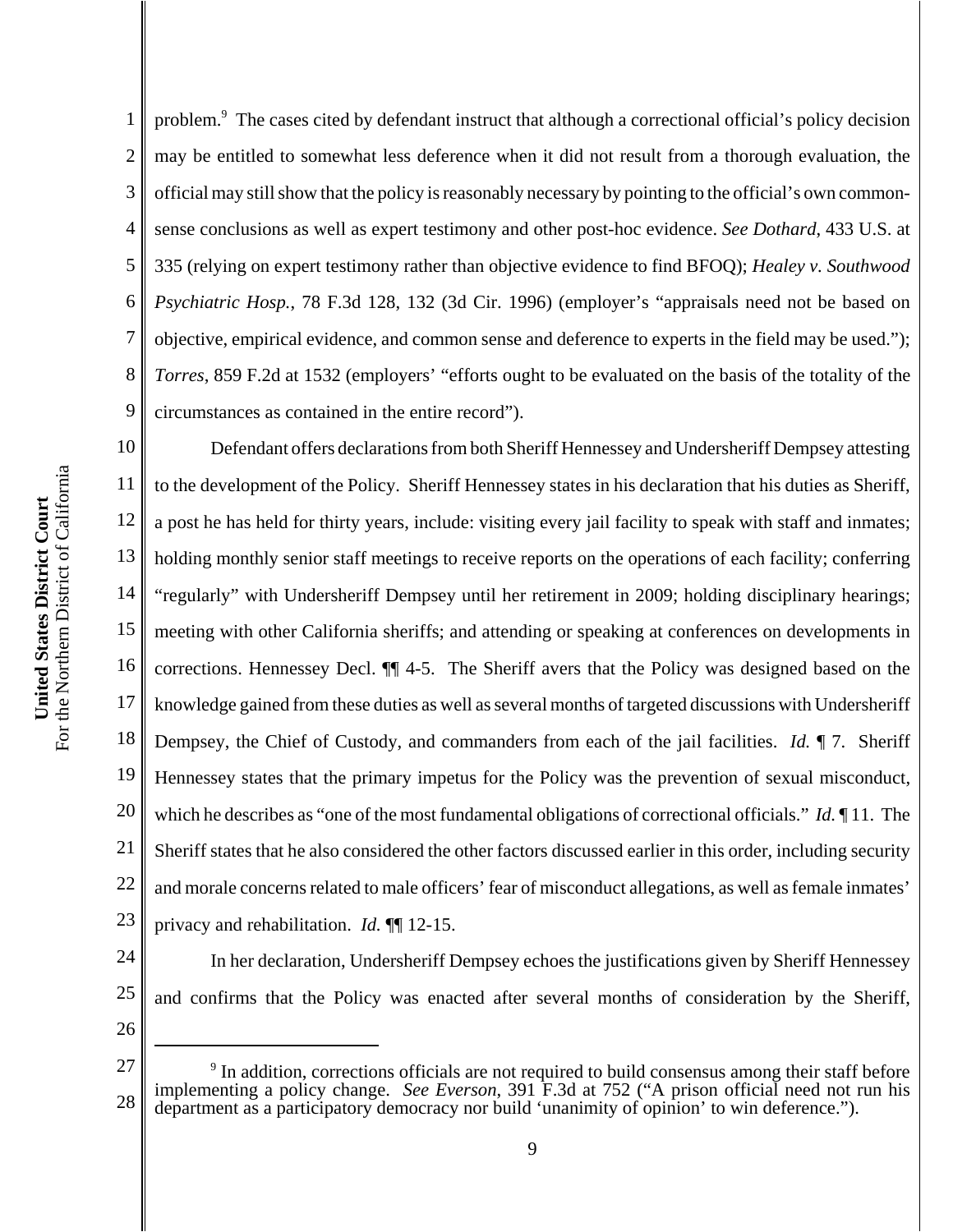2

3

4

5

6

Undersheriff, and other senior staff. Dempsey Decl. ¶¶ 22-29. Significantly, Undersheriff Dempsey also states that, prior to implementing the Policy, the Sheriff's Department notified the Union of its intention; the Union initially filed a grievance for failure to meet and confer but dropped the grievance before the City ever responded. *Id.* ¶ 67.

16 Based on these declarations, the Court concludes that the Sheriff's decision is entitled to some level of deference. It is worth emphasizing that the Court is not charged with determining whether the Policy was the *best* means of addressing the problems the Sheriff and Undersheriff were seeking to remedy. Rather, the Court's task is limited to determining whether the Sheriff's actions were lawful. It is certainly true that the Sheriff could have engaged consultants and experts, consulted with directors of other corrections institutes, or conducted extensive interviews with line staff and inmates before implementing the Policy. In the Court's view, however, the Sheriff's and Undersheriff's expertise should not be discounted, nor should the importance of responding in a timely fashion to documented and observed problems. Moreover, "[a]dditional reasons counsel in favor of a policy of judicial restraint: the ability of administrators to plan and muster resources, the primary nature of the executive – as opposed to the judicial – branch of government to run the prisons, and the respect owed to state sovereignty by the federal judiciary." *Everson*, 391 F.3d at 752.

17 18 19 20 21 22 23 In addition, the Court has remained mindful of the limited number of shifts affected by the Policy. The parties agree in their briefing that a maximum of 26 out of 300 to 400 daily shifts within the Sheriff's Department are designated female-only. The parties stated at oral argument that the Sheriff's Department employs approximately 120 to 160 female deputies out of a total of 800 to 900.<sup>10</sup> The fact that so few of the available daily positions are impacted leads the Court to apply a greater degree of deference to the Sheriff's decision than if the Policy had effected a complete overhaul of the entire Department.

- 24
- 25

<sup>27</sup> 28 <sup>10</sup> Plaintiffs' counsel stated at argument that the female inmate population in the San Francisco jails ranges between 50 and 110. The Sheriff's Department website states that the total daily inmate population in the jails is approximately 2,200. *See* San Francisco Sheriff's Department, "Jails," http://www.sfsheriff.com/jails.htm.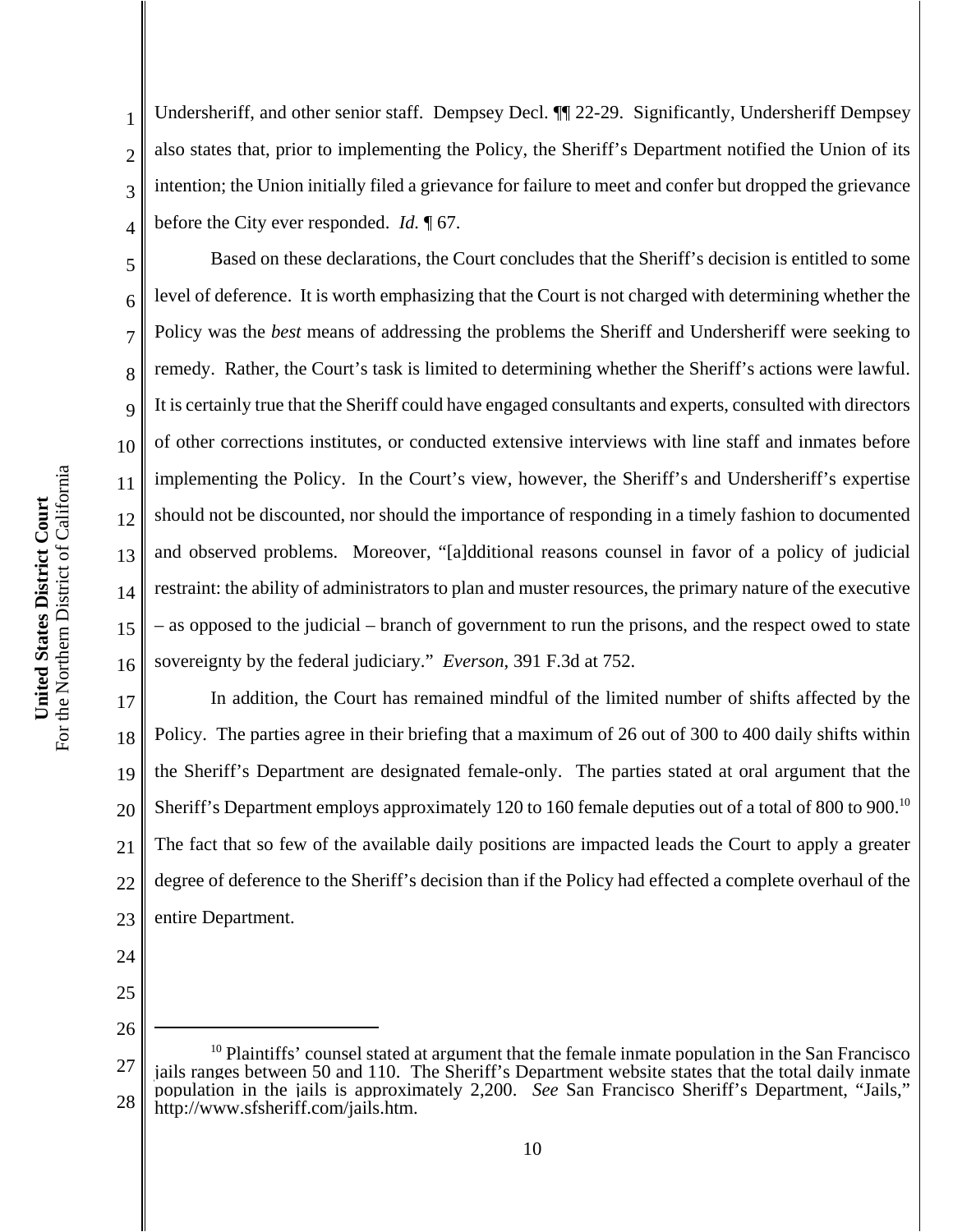# **2. Reasonable Necessity**

2 3 4 5 6 7 8 9 10 11 12 13 14 15 Having determined that the Sheriff's decision is entitled to deference, the Court must next determine whether defendant has shown that the Policy was reasonably necessary to ensure the normal operation of the jails. Plaintiffs contend that the Policy was not reasonably necessary for a number of reasons, each of which the Court will address in turn. First, plaintiffs assert the Policy was unnecessary because misconduct cannot possibly take place in a circular-structured jail.<sup>11</sup> Plaintiffs themselves point out, however, that past instances of misconduct in the circular-structured jails occurred when a male deputy took a female inmate *outside* the pod area. *See* Def. Ex. A at 3-4 (alleging that male deputy took female inmate to a storage closet, kissed her on the mouth, and forced her to perform oral sex on him). Implementing a policy preventing male deputies from having daily control over female inmates is a solution directed at solving this problem. In addition, defense counsel made clear at oral argument that the Sheriff was also concerned that the "direct supervision" structure of the circular jail would permit the development of intimate relationships that do not yet rise to the level of sexual but are nonetheless improper under Sheriff's Department policy. Although the occurrence of such relationships would be all but impossible to document, the Court has no doubt that this is a legitimate concern.

16 17 18 19 20 21 Next, plaintiffs assert the Policy was not reasonably necessary to address the security concerns associated with male deputies' fear of false misconduct allegations because "female inmates are much more likely to obey orders and directions from male deputies who tend to cultivate a sense of calmness among the female inmates." Pltf. Oppo. at 4. Courts are expressly cautioned against infecting the BFOQ analysis with "stereotypic impressions of male and female roles," *Fernandez v. Wynn Oil Co.*, 653 F.2d 1273, 1276 (9th Cir. 1981), and the Court accords no weight to this assertion.12

22

23

1

Plaintiffs further assert that the Policy does not reasonably address the stated concerns resulting

<sup>24</sup> 25 <sup>11</sup> In contrast to traditional or "linear" jails in which the cells are arranged in rows with a corridor in the middle, pods are arranged in a circular fashion with the cells bordering a central area with a podium for the deputies. Dempsey Decl. ¶¶ 6-7.

<sup>26</sup> 27 28  $12$  Similarly, the Court rejects plaintiffs' conclusory assertion that male deputies are necessary to ensure security because their "greater upper body strength" is "an effective tool in quickly ending altercations." Plaintiffs provide no support for this claim other than their own observations, and the Supreme Court has "refused to allow employers to use sex as a proxy for strength although it might be a fairly accurate one." *Johnson Controls*, 499 U.S. at 202. In addition, the Court does not believe that Title VII was intended to encompass such a claim.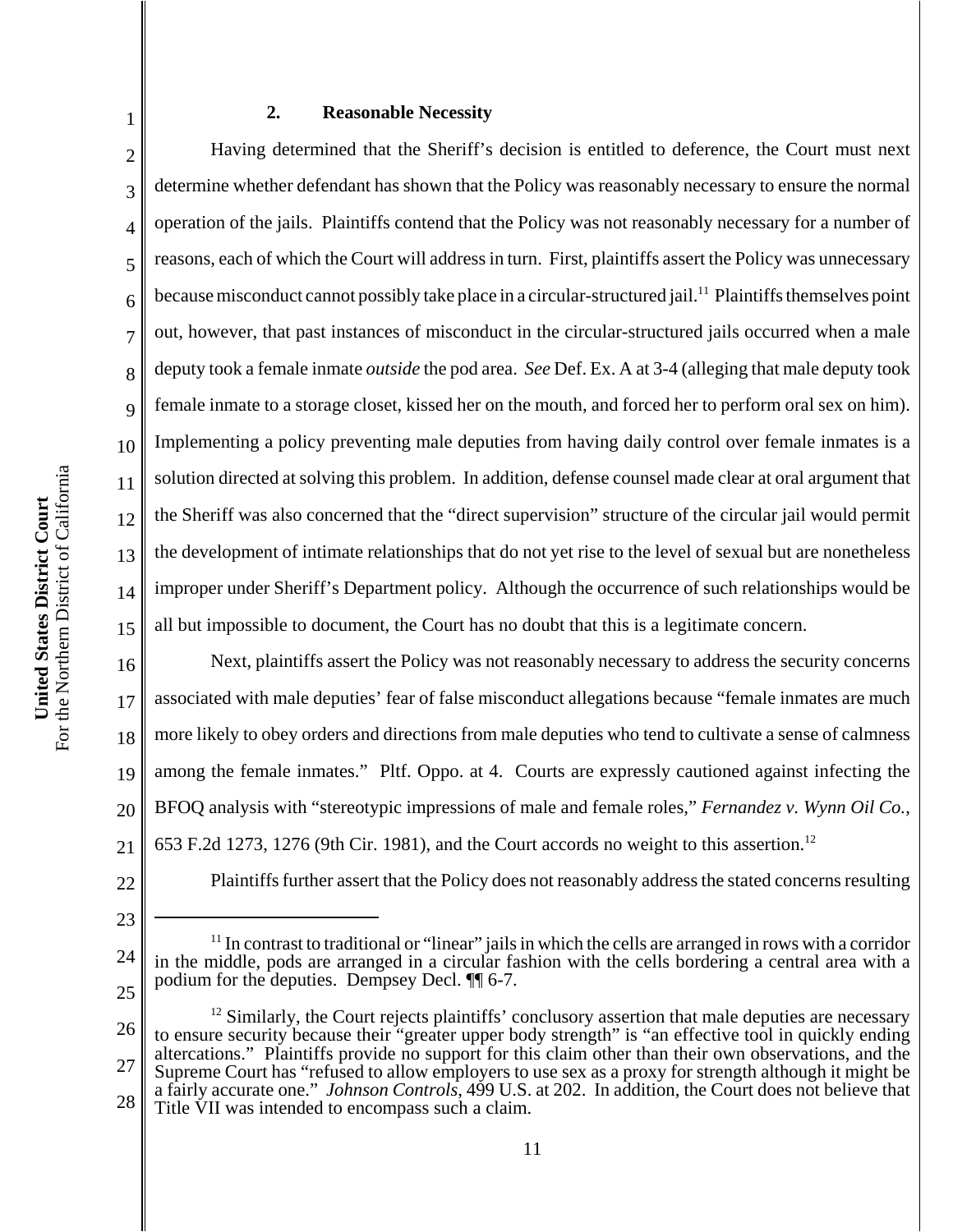13

14

15

16

1 2 3 4 5 6 7 8 9 10 12 from male deputies' reluctance to supervise female inmates because "any morale problem resulting from a male Deputy that was not 'pulling his weight' in completing his assigned tasks in the Pod, would and should be handled as a training issue." Pltf. Oppo. at 4-5. In support of this assertion, plaintiffs cite a portion of Undersheriff Dempsey's deposition in which she stated that a supervisor "should take action" if informed by a deputy that her partner was shirking certain duties. Dempsey Depo., Pltf. Ex. F, at 191:21-24. Plaintiffs may well be correct that training and supervisor instruction would help address any reluctance on the part of male deputies to supervise female inmates closely. However, Undersheriff Dempsey's deposition also makes clear that even those female plaintiffs who stated their male partners sometimes shirked their duties did not report these violations to senior staff. *Id.* at 192:5-7 ("I don't have any specific recollection of such a complaint being made to me, that I'm aware of."). Accordingly, the Sheriff reasonably concluded that the Policy was necessary to address the security and morale problems associated with staffing male deputies in female housing units.

The Court is satisfied that the Sheriff responded in a reasonably necessary manner to the specific problems he identified after consultation with senior Sheriff's Department staff.

# **C. Reasonable Alternatives**

17 18 19 20 21 22 23 24 Finally, the Court must assess whether defendant has shown that no feasible, non-discriminatory alternatives could have furthered its objectives. The Sheriff has specifically rejected three possible alternatives to the Policy. First, he concluded that "there was no effective testing or screening method" to identify deputies who might engage in sexual misconduct. Hennessey Decl. ¶ 16. Second, he found that installing additional security cameras in the female pods would be cost-prohibitive. *Id.* Third, he considered offering additional training regarding sexual harassment and misconduct, but concluded that as all deputies already know that personal relationships of any nature between deputies and inmates are forbidden, additional training would prove ineffective at eliminating the problem. *Id.*

25 26 27 28 It is true that the Sheriff did not specifically identify and reject *all* possible alternatives to the Policy. However, no additional feasible alternatives have been identified. Plaintiffs suggest that the Sheriff could have increased deputies' training regarding sexual misconduct, installed rotating cameras to provide more coverage of the female pod areas, and "improved security by installing adequate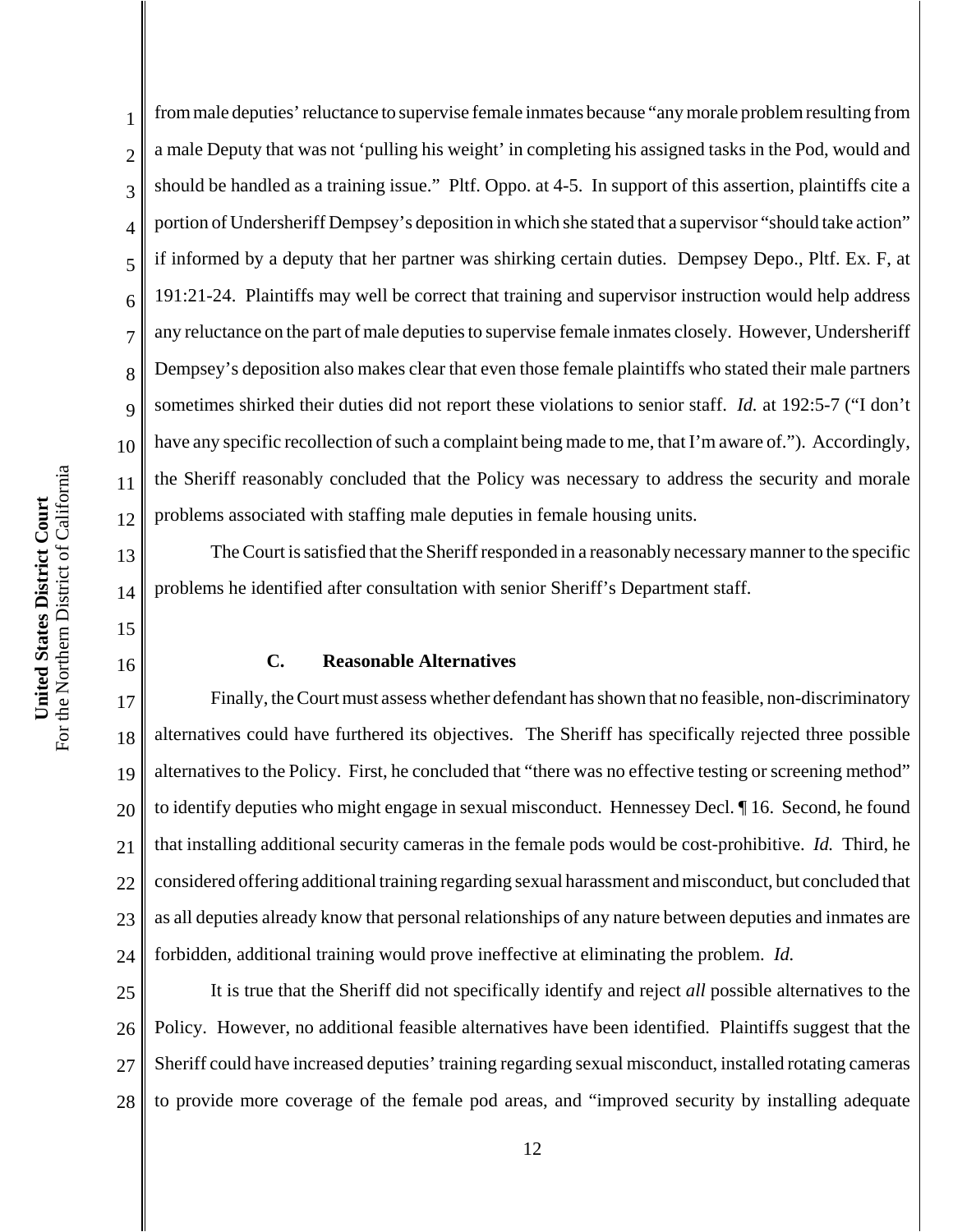For the Northern District of California For the Northern District of California United States District Court **United States District Court**

3

4

5

6

7

8

9

10

11

12

13

14

15

1 2 hardware for lock up and slots on doors for safety restraining inmates and providing ad-seg inmates food trays." Pltf. MSJ at 9.

Even leaving aside the issue of cost, plaintiffs' suggestions regarding cameras and other security apparatus are unavailing. First, with respect to cameras, plaintiffs' suggestion ignores a fact plaintiffs themselves have previously stressed – that instances of sexual misconduct tend to take place outside the pods, for example in storage areas. Cameras that sweep the pods would not address the problem of sexual abuse. In addition, cameras could not solve the problems related to privacy, contraband detection, morale, and rehabilitation. Second, with respect to other security hardware, plaintiffs' suggestions that the Sheriff bulk up cell doors and install inmate restraints seem to bear no relation to the security risks identified by defendant.

16 Plaintiffs' training suggestion is similarly unpersuasive. The Sheriff has stated that, in his view, additional training would not eliminate sexual abuse by male deputies. In the Court's view, this conclusion is both well-reasoned and consistent with common sense. Indeed, plaintiffs' own expert testified at his deposition that it was "correct" that training would "not prevent and not discourage all staff from engaging in sexual misconduct." Marquart Depo., Def. Ex. FF, at 90:6-9.<sup>13</sup> The Court does not wish to substitute its judgment for that of jail administrators by offering other potential solutions.

17 18 19 20 21 22 In sum, the Court finds that defendant has met its burden of proof with respect to each element of the BFOQ defense. Defendant has shown to the Court's satisfaction that the Policy goes to the "essence" of its operations, including safety, security, privacy, and rehabilitation; that the Policy is reasonably necessary to advance these interests; and that no feasible alternative policy exists. Accordingly, the Court GRANTS defendant's motion for summary judgment on the First and Second Causes of Action and DENIES plaintiffs' cross-motion.

23 24 25 26 Although the Court does not reach the merits of plaintiffs' Title VII and FEHA claims because it concludes that defendant has established that it is entitled to a BFOQ defense, defendant has raised some persuasive arguments regarding the *de minimis* nature of many of the harms alleged in this case. For example, as mentioned previously in this order, the Policy affects only 26 out of the 300 to 400 daily

<sup>28</sup>  $<sup>13</sup>$  Plaintiffs object to this evidence, but offer no legitimate justification for excluding the relevant</sup> testimony of their own expert. Plaintiffs' objection is overruled.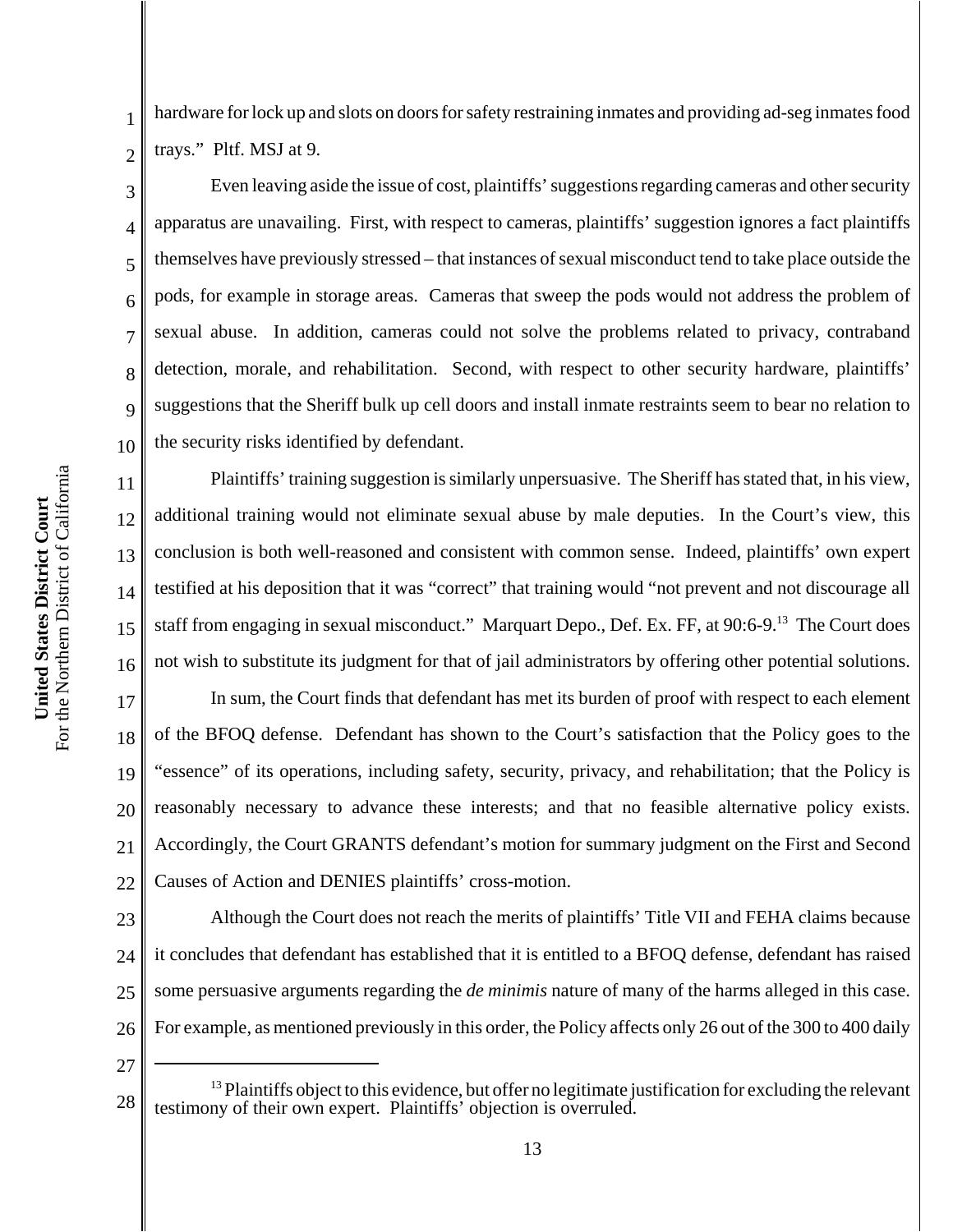1 2 3 4 5 6 7 8 9 10 11 12 13 14 15 shifts distributed among the Sheriff's Department's 150 female and 650 to 750 male deputies. The sheer number of unaffected shifts casts doubt on the male plaintiffs' claims that they have lost significant promotional and overtime opportunities as a result of the Policy. In addition, the fact that there are significantly more female deputies than female-designated shifts undermines the female plaintiffs' claim that they have been confined to the female pods as a result of the Policy. Indeed, many of the female plaintiffs' own depositions admit this fact. *See, e.g.*, Kincade Depo., Def. Ex. BB, at 32:11-25 (detailed to female pods four times in 2009 and "over ten" times in 2008); Janssen Depo., Def. Ex. X, at 25:11-19 (assignments to female pods "sporadic," up to "several times a month"); Flynn Depo., Def. Ex. R, at 33:20-34:3 (assigned to female pods for evening shift approximately twice a week); *see also* Crotty Depo., Def. Ex. N, at 27:2-15 (granted transfer out of position in female pods); Thomas Depo., Def. Ex. QQ, at 57:14-23 (same). Finally, many of the claims advanced by plaintiffs, including the claims regarding the danger and difficulty of supervising female inmates, do not appear to be actionable as Title VII or FEHA violations. In the Court's view, these are challenges to plaintiffs' workplace conditions that are better addressed through plaintiffs' union grievance processes than through a gender discrimination suit in federal court.

16

17

# **II. Third, Fourth, and Seventh Causes of Action**

18 19 20 21 22 23 24 25 26 Plaintiffs' Third and Fourth Causes of Action pertain to postings for female-only shifts at County Jail 8. Plaintiffs' Seventh Cause of Action alleges failure to prevent discrimination under FEHA, as well as failure to prevent retaliation toward plaintiff Gray. The Court has already found that the Policy itself does not give rise to Title VII or FEHA liability, and concludes later in this order that plaintiff Gray cannot state a retaliation claim. Therefore, there is no basis for plaintiffs' claims for "gender employment restriction," "advertisement for gender discrimination," or failure to prevent discrimination and retaliation. The Court therefore GRANTS defendant's motion for summary judgment on the Third, Fourth, and Seventh Causes of Action and DENIES plaintiffs' and Gray's motions for summary judgment on these claims.

- 27
- 28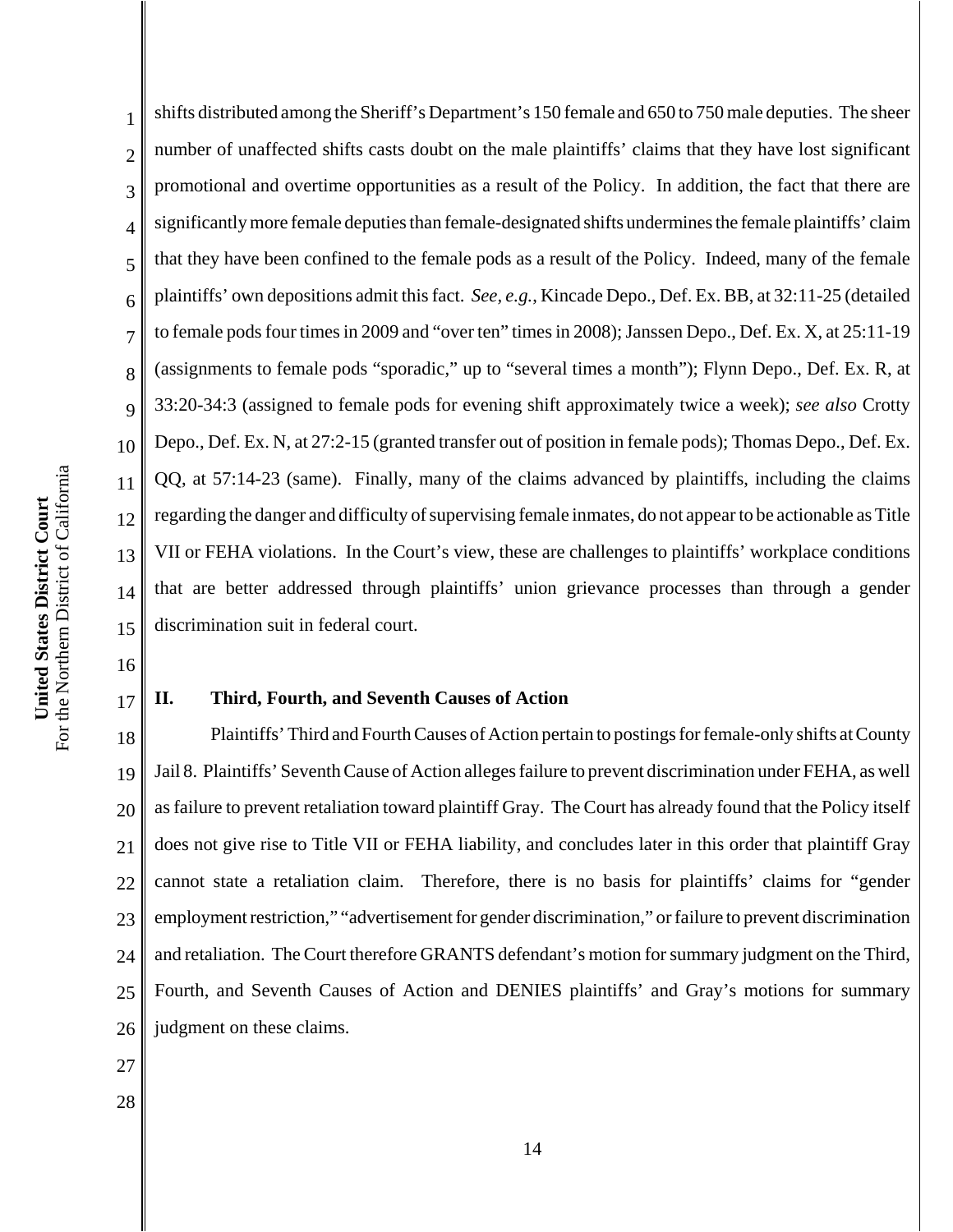**III. Fifth and Sixth Causes of Action: Retaliation (Plaintiffs Anderson, Janssen, and Gray)** In the Fifth and Sixth Causes of Action, plaintiffs Anderson, Janssen, and Gray claim the Department retaliated against them for complaining about the Policy.<sup>14</sup> Defendant moves for summary judgment on these claims, and plaintiff Gray has filed a separate cross-motion for summary judgment.

# **A. Exhaustion (Plaintiff Anderson)**

First, defendant asserts that the Court must dismiss plaintiff Anderson's retaliation claims because she did not exhaust her administrative remedies. Anderson filed a charge with the California Department of Fair Employment and Housing ("DFEH") in November 2006 and an additional charge with the EEOC in March 2007. *See* Def. Ex. H. In these charges, Anderson described the Policy and the basis of her contentions of sex discrimination, but did not mention any of the retaliatory acts of which she now complains.

13 14 15 16 17 18 19 20 21 To establish federal subject matter jurisdiction over her retaliation claims, plaintiff must demonstrate that she filed timely charges with the EEOC or DFEH. *B.K.B. v. Maui Police Dep't*, 276 F.3d 1091, 1099 (9th Cir. 2002). "[W]hen an employee seeks judicial relief for claims not listed in the original EEOC charge, the complaint nevertheless may encompass any discrimination like or reasonably related to the allegations of the EEOC charge."*Freeman v. Oakland Unified Sch. Dist.*, 291 F.3d 632, 636 (9th Cir. 2002). Under this rule, "jurisdiction extends over all allegations of discrimination that either fell within the scope of the EEOC's *actual* investigation or an EEOC investigation which *can reasonably be expected* to grow out of the charge of discrimination." *B.K.B.*, 276 F.3d at 1100 (original emphasis) (internal quotation marks and citation omitted).

Plaintiff Anderson complains of five allegedly retaliatory acts by defendant: (1) a negative

performance evaluation issued by Lt. Minor; (2) intimidation by Sgt. Wallace and Capt. Pecot; (3) denial

of a request for FMLA leave to care for her sick child; (4) denial of a request for a 30-day extension of

1

2

3

4

5

6

7

8

9

10

11

<sup>26</sup> 27 28 <sup>14</sup> Plaintiffs Spires-Morgan and Versher also asserted retaliation claims in the complaint, but these plaintiffs have abandoned their claims by failing to raise them in opposition to defendant's summary judgment motion. *Jenkins v. County of Riverside*, 398 F.3d 1093, 1095 n.4 (9th Cir. 2005). Plaintiffs Janssen, Spires-Morgan and Versher's Whistleblower claim (Eighth Cause of Action) and plaintiff Versher's POBR claim (Ninth Cause of Action) have also been abandoned.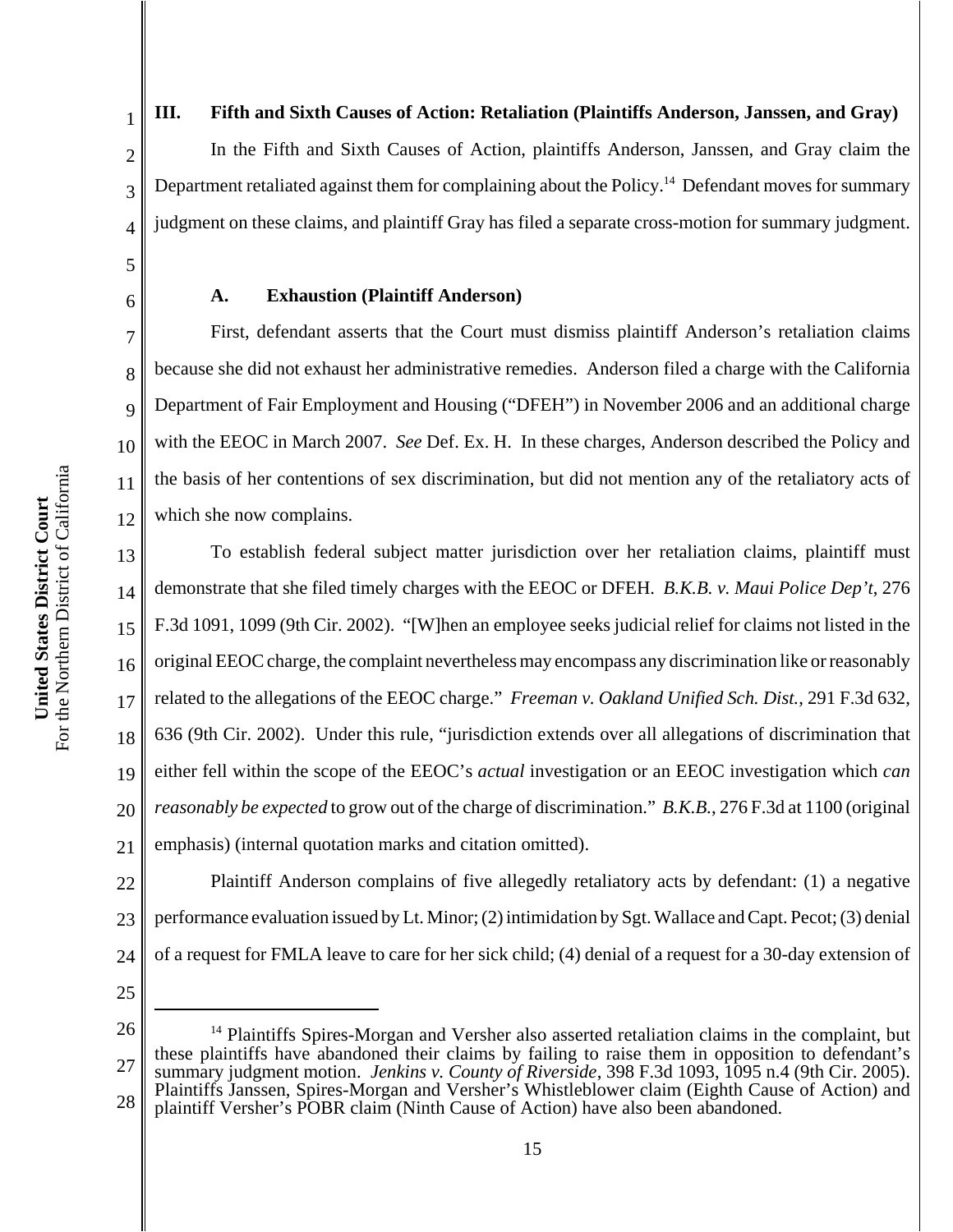2 3 4 her current position on the midnight shift; and (5) denial of two subsequent requests for transfers to a different facility. Anderson's first, second, third and fourth retaliation claims – related to the negative performance evaluation, acts of intimidation, and denials of requests for leave and extension – all pertain to acts that took place before the EEOC charge was filed in March 2007. *See* Anderson Decl. ISO Pltf. MSJ (Docket No. 38) ("Anderson I") ¶ 46; Anderson Decl. ISO Pltf. Oppo. (Docket No. 220) ("Anderson II") ¶¶ 4-7. Where an EEOC charge fails to include any mention of retaliatory acts that have already occurred, "the agency [is] not on notice to investigate . . . [these] instances of past retaliation" and the claims must be dismissed for failure to exhaust. *Curry v. Shinseki*, No. 08-16380, 2009 WL 4884329, at \* 1 (9th Cir. Dec. 14, 2009). Anderson's first through fourth retaliation claims are therefore DISMISSED for lack of jurisdiction.

Anderson's fifth retaliation claim alleges that the Sheriff denied two transfer requests. Anderson does not state the dates of the requests or the dates on which they were denied. Even assuming this claim was exhausted, however, the claim fails on its merits for the reasons set forth below.

# **B. Merits of Retaliation Claims**

17 18 19 20 21 22 23 24 25 26 Second, defendant challenges the merits of each of the retaliation plaintiffs' claims. In retaliation cases, the Court applies the familiar three-step burden-shifting analysis set forth in *McDonnell Douglas Corp. v. Green*, 411 U.S. 792 (1973). The first step requires the plaintiff to make out a prima facie case of retaliation by showing "(1) involvement in protected activity opposing an unlawful employment practice, (2) an adverse employment action, and (3) a causal link between the protected activity and the adverse action." *Freitag v. Ayers*, 468 F.3d 528, 541 (9th Cir. 2006). The burden then shifts to the employer to articulate a legitimate, non-retaliatory reason for the adverse action. *McDonnell Douglas*, 411 U.S. at 802. Finally, the burden shifts back to the plaintiff to show that the employer's proffered explanation is merely a pretext for a retaliatory motive. *Id.* at 804. Defendant contends that plaintiffs' claims must fail because they either cannot articulate a prima facie case of retaliation or cannot show that defendant acted with a retaliatory motive.

- 27
- 28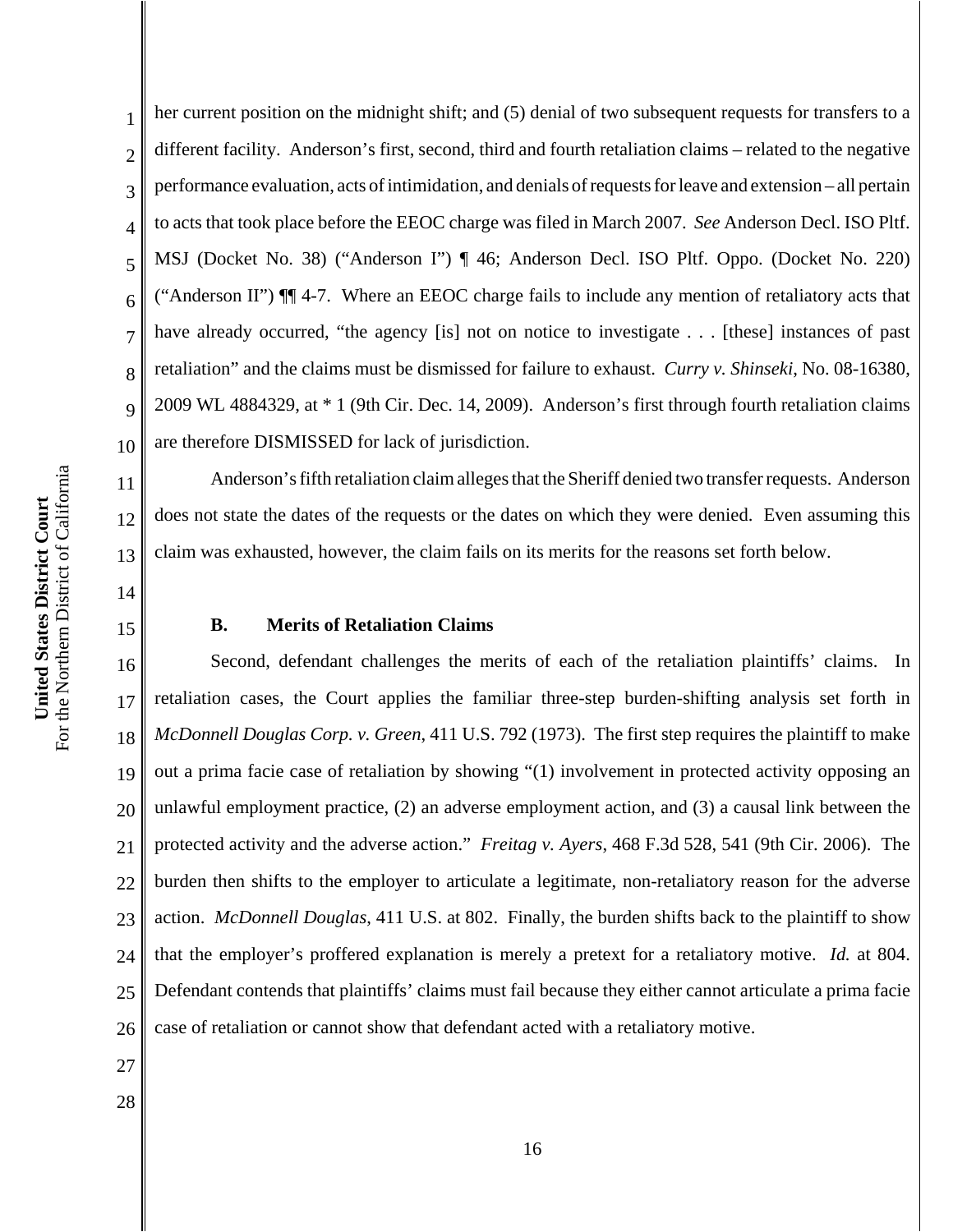# **1. Plaintiff Anderson**

Plaintiff Anderson claims defendant retaliated against her by denying two requests to be transferred out of the female pods at County Jail #8. Anderson II ¶ 8. Even assuming plaintiff has made out a prima facie case of retaliation, her claim fails. Defendant presents evidence that Anderson's transfer requests would have been granted were it not for the fact that she has been on leave for at least the past year. Dempsey Decl. ¶ 39. This amounts to a legitimate non-retaliatory reason for the denial of Anderson's requests, and plaintiffs make no effort to show that defendant's justification is mere pretext for retaliation. Accordingly, Anderson's claim fails and defendant's motion for summary judgment is GRANTED.

**2. Plaintiff Janssen**

12 13 14 15 16 17 18 19 20 21 22 23 24 25 26 Plaintiff Janssen contends that defendant retaliated against her by reprimanding her for complaining that the Policy constituted gender discrimination. The essence of Janssen's claim is that after she complained to her superior, Lt. Tilton, about being detailed to a post in a female pod, Lt. Tilton initiated a reprimand investigation with Chief Arata during which he falsely stated that Janssen had spoken to him in an inappropriately "loud an unruly manner." According to Janssen, Chief Arata told her that deputies "are not allowed to question or complain about orders even if the orders are discriminatory," and ultimately entered a written reprimand in Janssen's file which stated that she would be subject to further discipline if she made any further complaints. Defendant does not challenge plaintiff Janssen's ability to make out a prima facie of retaliation, but states only that Janssen's claim must fail because she "cannot prove that [s]he received the reprimand due to retaliatory motive." Def. MSJ at 34. As plaintiffs correctly point out, the burden does not shift back to plaintiffs to prove pretext unless defendant can articulate a legitimate non-retaliatory reason for its actions. In its summary judgment motion, defendant does no more than assert in a completely conclusory fashion that Chief Arata reprimanded Janssen because "the Department had the testimony about Janssen's misconduct, and she has no basis for believing that Sgt. Wallace lied for any retaliatory purpose." Def. MSJ at 34.

27 28 Although plaintiff Janssen may well be entitled to go forward with her retaliation claim, the Court is reluctant to rule on the claim on the basis of the present record. In particular, neither party has

1

2

3

4

5

6

7

8

9

10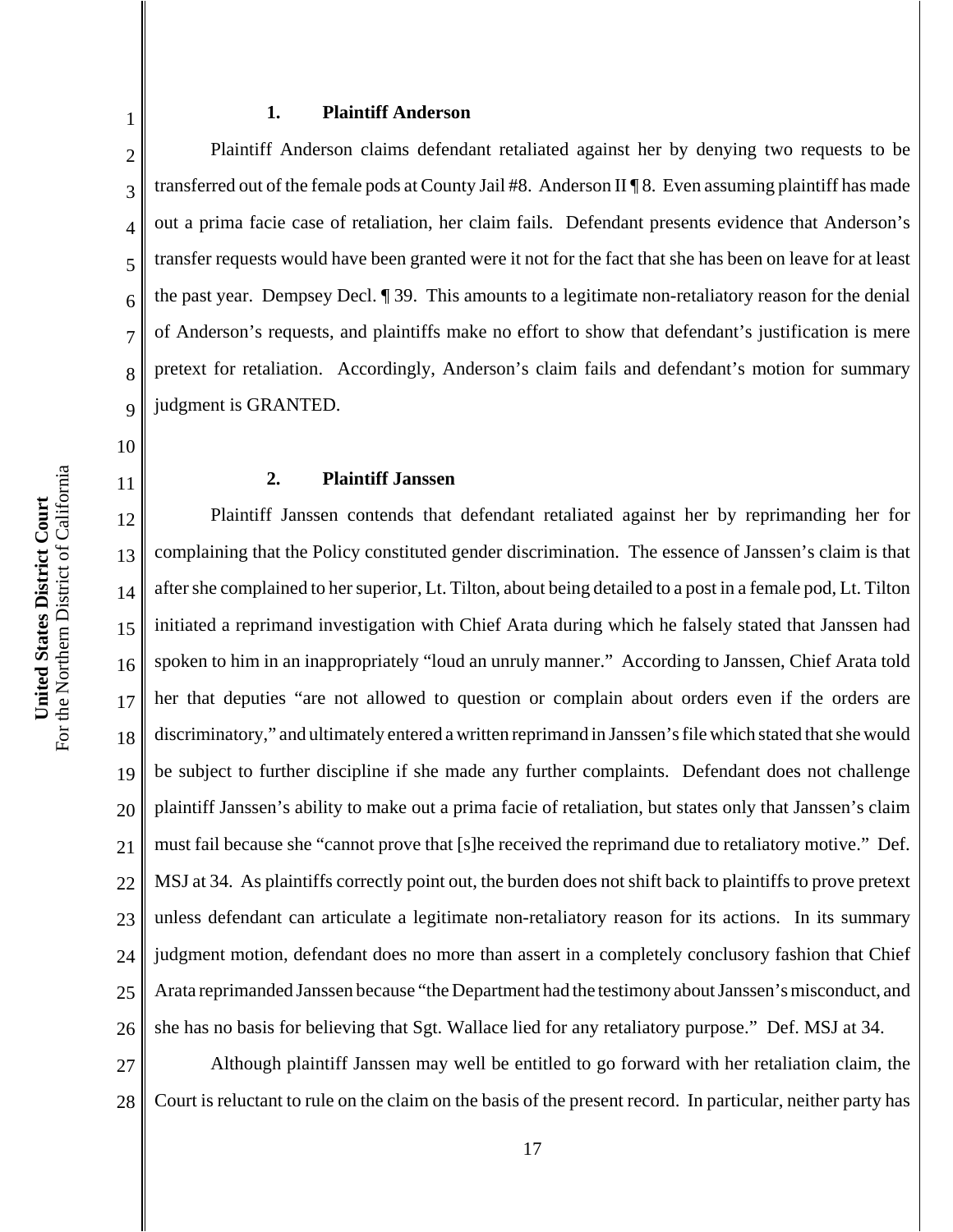11

1 2 3 4 5 provided the Court with the portion of Janssen's deposition during which she was questioned about the reprimand, although both parties cite to the deposition. In addition, the Court has not been provided with any statements from Lt. Tilton or Chief Arata other than a brief and uninformative snippet of Arata's deposition.<sup>15</sup> Accordingly, the Court DEFERS its ruling on plaintiff Janssen's retaliation claim pending the following:

6 7 8 9 Defendant shall augment the record with additional evidence related to plaintiff Janssen's retaliation claim, including but not limited to the relevant excerpts of Janssen's deposition, no later than **March 5, 2010.** Plaintiffs shall have **ten days from the date of defendant's submission** to file any additional evidence. The Court will take the matter under submission.

### **3. Plaintiff Gray**

12 13 14 15 16 17 18 19 20 Defendant also seeks summary judgment on plaintiff Gray's retaliation claim, which is premised on Gray's termination from the Sheriff's Department two years after he joined the present lawsuit challenging the Policy. Gray has filed a separate cross-motion for summary judgment on these claims. The Court agrees with defendant that, even assuming Gray can make out a prima facie case of retaliation, his claim fails because defendant has articulated a non-retaliatory reason that Gray makes no attempt to rebut. The Sheriff states that he terminated Gray as a result of statements Gray made to the National Academy of Arbitrators to the effect that the Sheriff was influenced by financial contributions and nepotism and that James Harrigan, the Sheriff's General Counsel, had engaged in sex tourism. *See* Hennessey Decl. ¶ 17; *see also* Termination Notice, ex. A to Hennessey Decl.

21 22 23 24 25 Gray contends these allegations cannot form a legitimate basis for termination because they are protected by California's statutory privilege for statements made in connection with judicial and quasijudicial proceedings. *See* Cal. Civil Code § 47. As this Court previously held in an order compelling Gray to appear for deposition, Section 47 prohibits the use of such statements as a basis for civil liability for certain torts, including defamation, but does not impose any limitation on evidentiary use of such

<sup>27</sup> 28 <sup>15</sup> Defendant contends in its reply brief that Captain Pecot's declaration establishes a legitimate non-retaliatory reason for Janssen's reprimand. However, the cited portions of Pecot's declaration refer to a disciplinary action against plaintiff Spires-Morgan. The declaration does not even mention plaintiff Janssen.